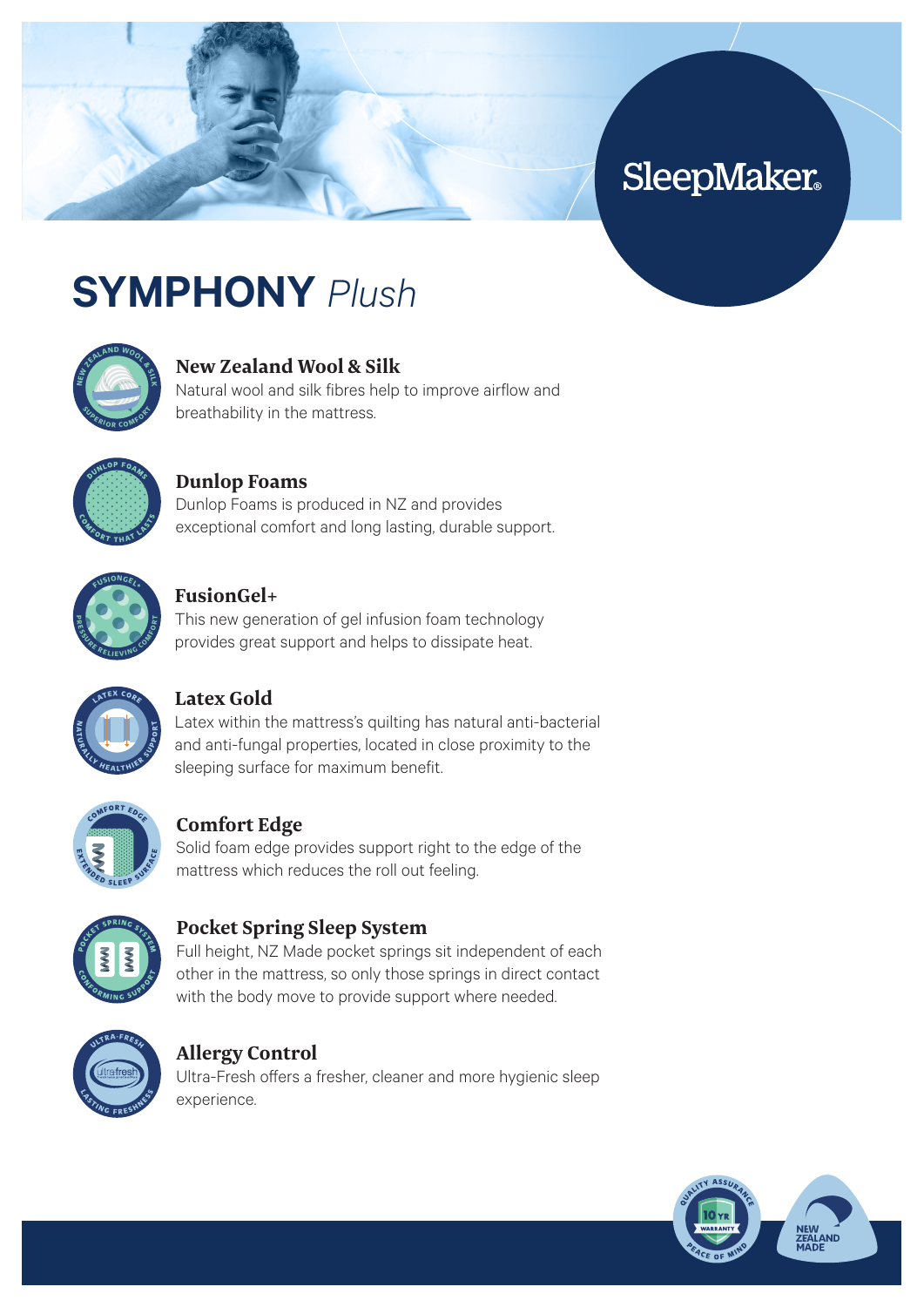# **SleepMaker**

# **SYMPHONY** *Medium*



# **New Zealand Wool & Silk**

Natural wool and silk fibres help to improve airflow and breathability in the mattress.



#### **Dunlop Foams**

Dunlop Foams is produced in NZ and provides exceptional comfort and long lasting, durable support.



#### **FusionGel+**

This new generation of gel infusion foam technology provides great support and helps to dissipate heat.



## **Latex Gold**

Latex within the mattress's quilting has natural anti-bacterial and anti-fungal properties, located in close proximity to the sleeping surface for maximum benefit.



## **Comfort Edge**

Solid foam edge provides support right to the edge of the mattress which reduces the roll out feeling.



#### **Pocket Spring Sleep System**

Full height, NZ Made pocket springs sit independent of each other in the mattress, so only those springs in direct contact with the body move to provide support where needed.



#### **Allergy Control**

Ultra-Fresh offers a fresher, cleaner and more hygienic sleep experience.